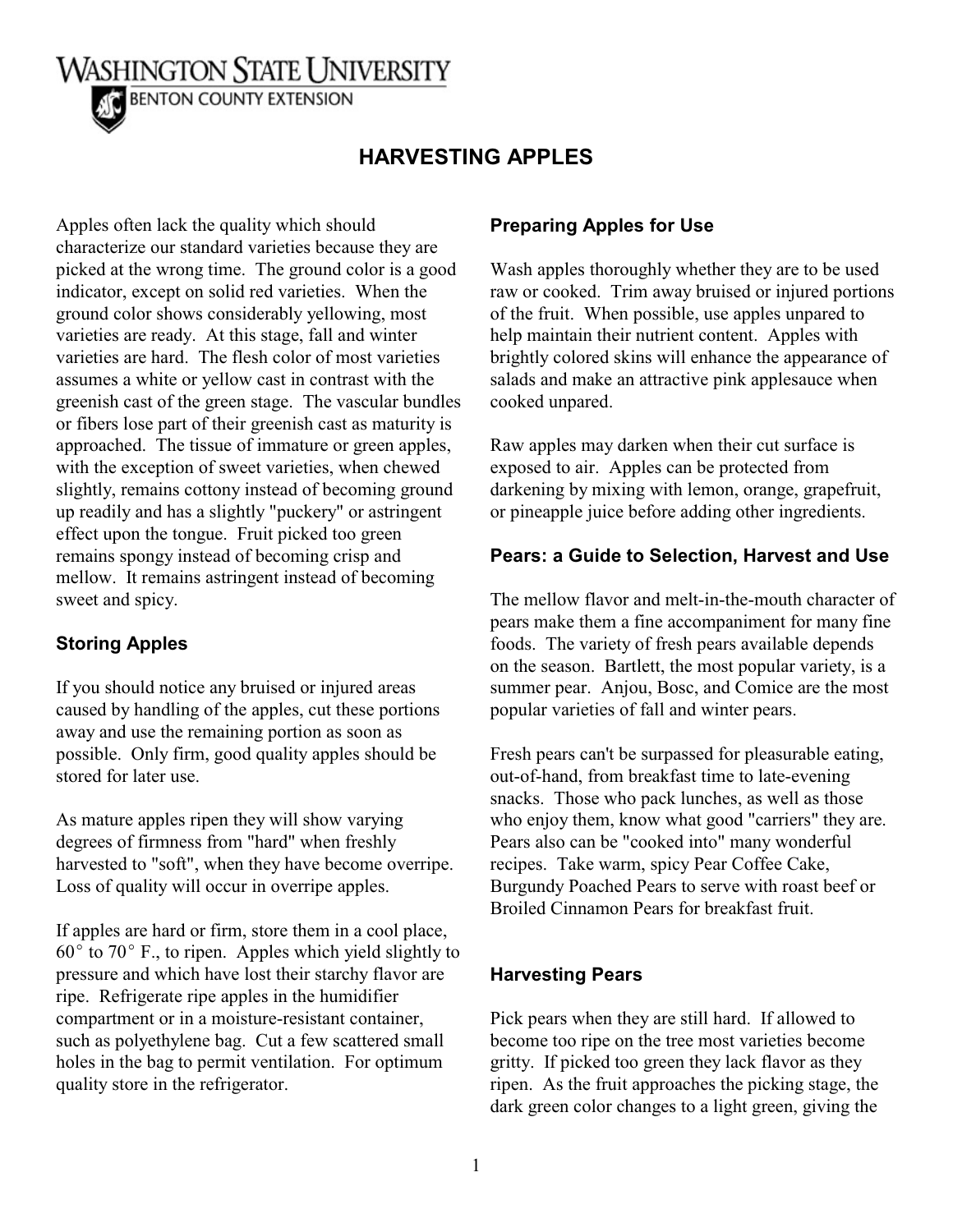fruit a "finished" appearance. The skin of some varieties develops a bloom or wax and the lenticels on the skin becomes somewhat filled with a corky substance. The seeds become brown. The flesh becomes somewhat "springy"; that is, upon placing a fruit in the palm of the hand and exerting pressure by closing the hand there is a reaction of "springiness" in contrast with what there would be a stone instead of a pear were in the closed hand.

## **Ripeness**

Pears are ready for eating when the flesh yields readily to slight pressure, no matter what the color variety. Pears that are not fully mature may be used with good success for cooking or baking. To reach the juicy, flavorful stage of full maturity that makes them best for out-of--hand eating, simply keep them at room temperature. This may take from a few days to a week, just long enough to be part of an attractive fruit-bowl centerpiece. If you wish to keep them more than five days after they are ready to eat, refrigeration is required.

# **Making Cider**

Cider making is an art as old as cultivation of apple trees. The starting point in cider making is the consideration of two factors. Firm ripe apples - those that are ripe enough to eat out-of-hand made the best cider and give the highest yield. Immature or overripe apples lower the quality.

Every variety offers a medley of characteristics, one or more of which may come through predominantly in the juice. The best cider is usually made from a blend of different varieties. A single variety of apple cider seldom makes a satisfactory cider. A few varieties have been used alone successfully, but only at the peak of maturity. Sometimes the desired fullness and balance can be obtained from two varieties but three is usually better.

As a cider maker, it will be up to your judgement and discrimination, which apples you will include in your blend., The following chart groups varieties in four groups according to their suitability as cider material.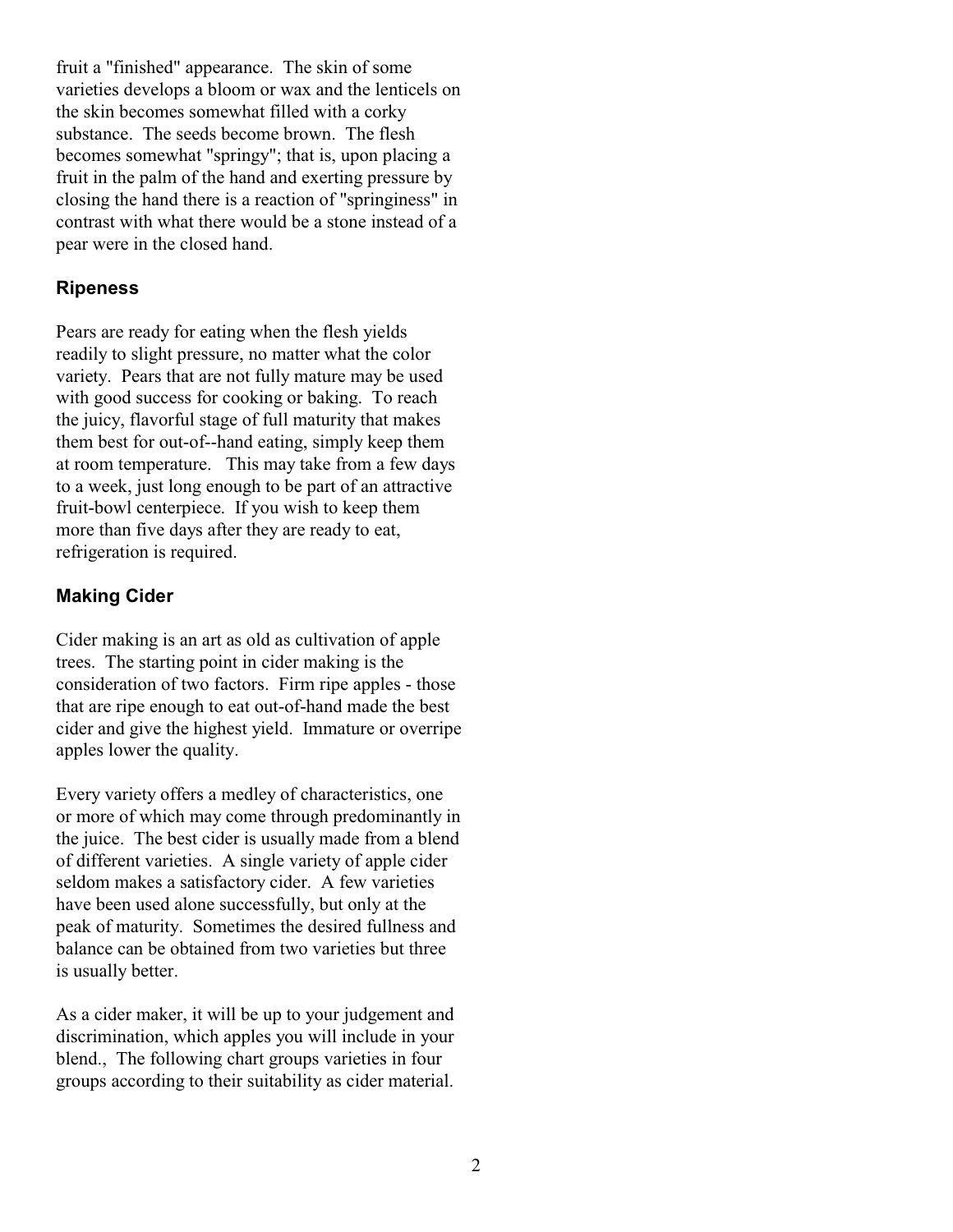| <b>SWEET</b><br><b>SUBACID</b><br><b>GROUP</b>        | <b>MILDLY ACID</b><br><b>GROUP</b><br>(slightly tart) | <b>AROMATIC GROUP</b><br>(moderately acid       | <b>ASTRINGENT</b><br><b>GROUP</b><br>(crabapples)                                   |
|-------------------------------------------------------|-------------------------------------------------------|-------------------------------------------------|-------------------------------------------------------------------------------------|
| Use a high<br>percentage<br>of a cider stock<br>blend |                                                       | (Outstanding aroma, carried over<br>into cider) | (Astringent Group<br>important, but use<br>only a small quantity<br>in cider blend) |
| Delicious                                             | Stayman                                               | Delicious                                       | Florence                                                                            |
| Baldwin                                               | Winesap                                               | Golden Delicious                                | Hibernal                                                                            |
| Cortland                                              | Jonathan                                              | Mc Intosh                                       | Red Siberian                                                                        |
| Rome Beauty                                           | Newton-Pippin                                         |                                                 | Transcendent                                                                        |
|                                                       |                                                       |                                                 | Martha                                                                              |

# **If you make fresh apple cider which is unpasteurized:**

- 1. Wash the apples thoroughly with water containing soap or detergent. Rinse well.<br>2. Squeeze the apples to make juice.
- Squeeze the apples to make juice.
- 3. Pasteurize the apple juice by heating to at least 160° F to kill any harmful bacteria (such as E. coli 0157:H7) which may have been on the apples.
- 4. Keep the cider refrigerated.

Val Hiller, Ph.D., Extension Food Specialist Richard H. Dougherty, Ph.d., Extension Food Science Specialist (November 1997)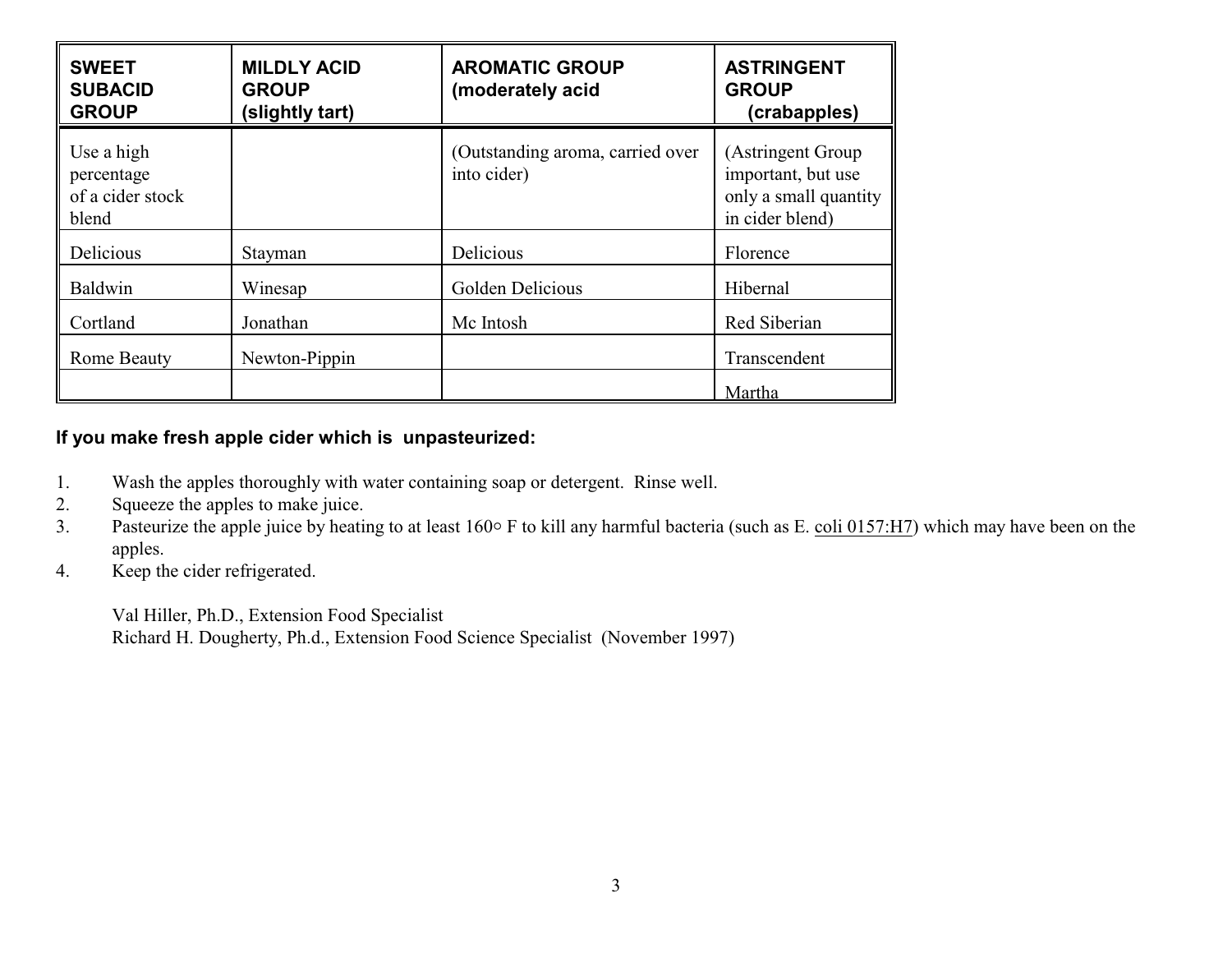| <b>VARIETY</b>  | <b>HARVEST</b><br><b>SEASON</b> | <b>APPROXIMATE</b><br><b>NUMBER OF DAYS</b><br><b>FROM BLOOM TO</b><br><b>HARVEST</b> | <b>COLOR</b>                                                                         | <b>RATING BASED ON</b><br>COLOR (C) FLAVOR (F) TEXTURE (T) |              |               |               |               |                |
|-----------------|---------------------------------|---------------------------------------------------------------------------------------|--------------------------------------------------------------------------------------|------------------------------------------------------------|--------------|---------------|---------------|---------------|----------------|
|                 |                                 |                                                                                       |                                                                                      | <b>FLAVOR</b><br><b>EATING</b><br><b>BALANCED</b>          | <b>SALAD</b> | <b>SAUCE</b>  | <b>BAKING</b> | <b>FROZEN</b> | <b>STORAGE</b> |
| <b>Braeburn</b> | Very late                       | 160                                                                                   | Yellow-<br>green<br>with<br>orange-<br>red<br>blush.<br>Mild,<br>crisp               |                                                            |              | Poor<br>(CFT) | Fair<br>(T)   | Poor<br>(T)   | Poor           |
| Criterion       | Very late                       | 140                                                                                   | Yellow<br>with pink<br>blush.<br>Firm,<br>crisp,<br>juicy                            | Excellent                                                  | Excellent    | Very<br>good  | Good          | <b>NA</b>     | Fair           |
| Fuji            | Very late                       | 170                                                                                   | Greenish<br>yellow<br>with dull,<br>light red<br>stripes<br>Crisp,<br>sweet<br>Juicy | Excellent                                                  | Excellent    | Good          | Good          | Good          | Excellent      |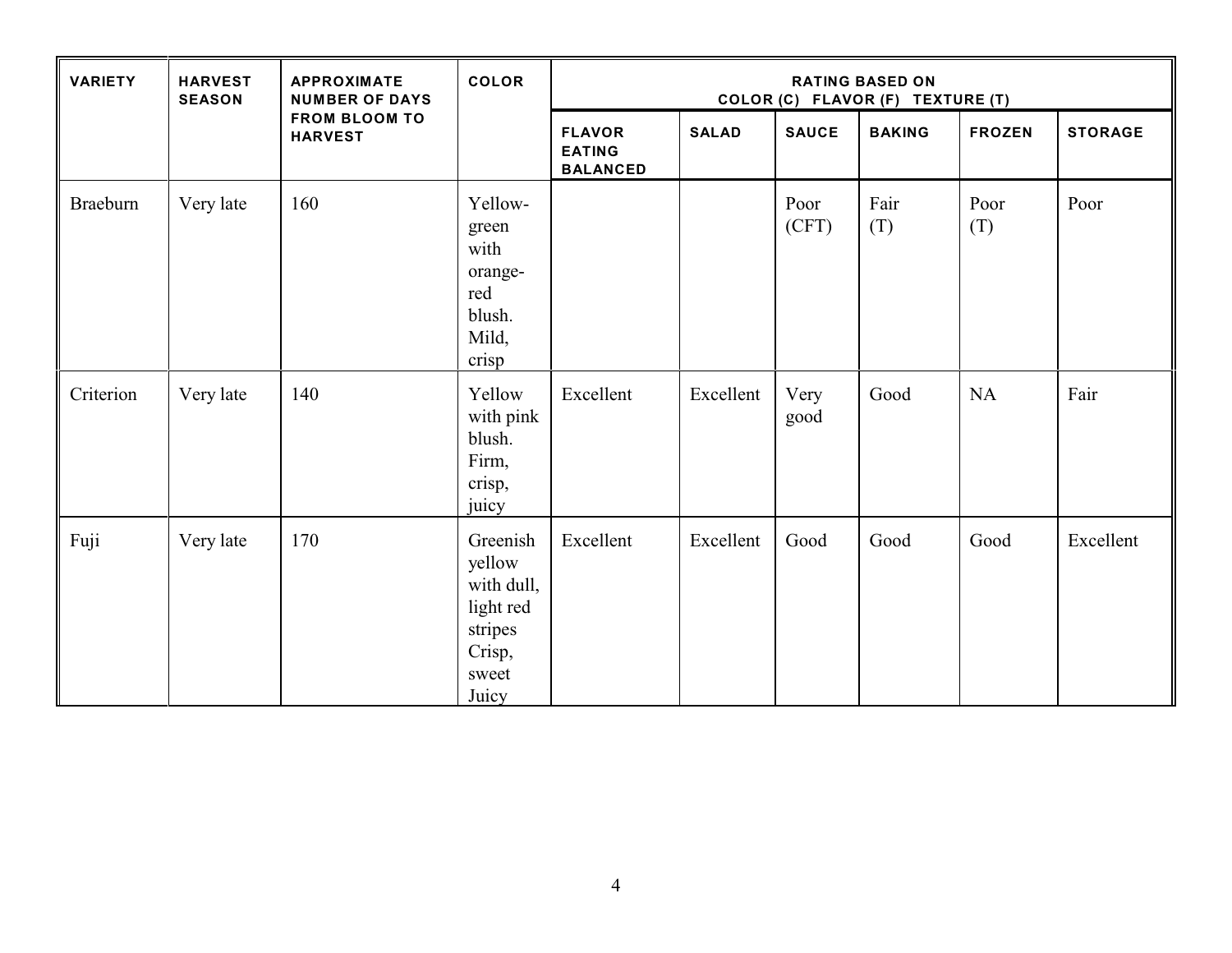| <b>VARIETY</b>      | <b>HARVEST</b><br><b>SEASON</b> | <b>APPROXIMATE</b><br><b>NUMBER OF DAYS</b><br><b>FROM BLOOM TO</b><br><b>HARVEST</b> | COLOR                                                                                       | <b>RATING BASED ON</b><br>COLOR (C) FLAVOR (F) TEXTURE (T) |              |              |               |               |                |
|---------------------|---------------------------------|---------------------------------------------------------------------------------------|---------------------------------------------------------------------------------------------|------------------------------------------------------------|--------------|--------------|---------------|---------------|----------------|
|                     |                                 |                                                                                       |                                                                                             | <b>FLAVOR</b><br><b>EATING</b><br><b>BALANCED</b>          | <b>SALAD</b> | <b>SAUCE</b> | <b>BAKING</b> | <b>FROZEN</b> | <b>STORAGE</b> |
| Gala                | Mid-late                        | 160                                                                                   | Creamy<br>yellow<br>with<br>orange-<br>red<br>stripes<br>Sweet,<br>crisp,<br>firm,<br>juicy | Excellent                                                  | Good         | Very<br>good | Good          | <b>NA</b>     | Good           |
| Golden<br>Delicious | Late                            | 140-145                                                                               | Yellow<br>Firm<br>Crisp<br>Tender                                                           | Excellent<br>Sweet                                         | Excellent    | Good         | Good          | Good          | Good           |
| Granny<br>Smith     | Late                            | 180                                                                                   | Glossy,<br>light<br>green<br>Crisp,<br>tart                                                 | Good                                                       | Good         | Good         | Good          | Good          | Good           |
| Gravenstei<br>n     | Early                           | 90-95                                                                                 | Red<br>striped.<br>Frim,<br>crisp,<br>juicy                                                 | Good<br>Tart                                               | Good         | Good         | Fair          | <b>NA</b>     | Poor           |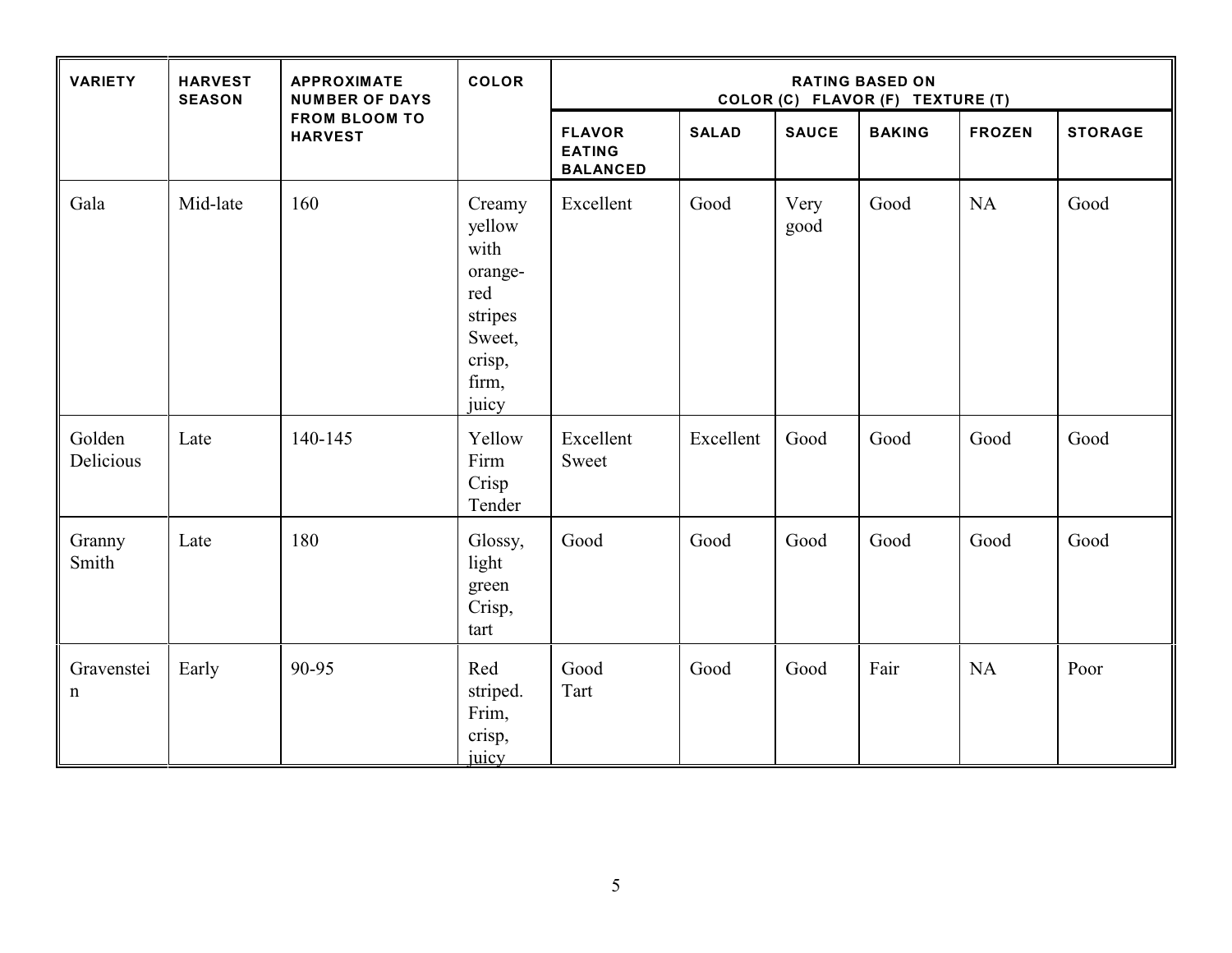| <b>VARIETY</b>        | <b>HARVEST</b><br><b>SEASON</b> | <b>APPROXIMATE</b><br><b>NUMBER OF DAYS</b><br><b>FROM BLOOM TO</b><br><b>HARVEST</b> | <b>COLOR</b>                                            | <b>RATING BASED ON</b><br>COLOR (C) FLAVOR (F) TEXTURE (T) |              |               |               |               |                |
|-----------------------|---------------------------------|---------------------------------------------------------------------------------------|---------------------------------------------------------|------------------------------------------------------------|--------------|---------------|---------------|---------------|----------------|
|                       |                                 |                                                                                       |                                                         | <b>FLAVOR</b><br><b>EATING</b><br><b>BALANCED</b>          | <b>SALAD</b> | <b>SAUCE</b>  | <b>BAKING</b> | <b>FROZEN</b> | <b>STORAGE</b> |
| Jonathon              | Early - Mid                     | 140-145                                                                               | <b>Bright</b><br>red<br>Tender,<br>tart crisp,<br>juicy | Good<br>Mildly tart                                        | Very<br>Good | Very<br>Good  | Fair          | Fair          | Fair           |
| McIntosh              | Mid-Late                        | 140-145                                                                               | Medium<br>red<br>Tender,<br>juicy                       | Good<br>Mildly tart                                        | Good<br>(C)  | Fair<br>(CT)  | Fair<br>(T)   | Poor<br>(CT)  | Fair           |
| Newton                | Late                            | 160-165                                                                               | Pale<br>green<br>Hard,<br>crisp<br>Juicy                | Fairy<br>Mildly tart                                       | Fair         | Excelle<br>nt | Excellent     | <b>NA</b>     | Excellent      |
| Red<br>Delicious      | Late                            | 140-145                                                                               | Medium<br>red<br>Crisp,<br>sweet                        | Good Sweet                                                 | Fair<br>(FT) | Poor<br>(CFT) | Poor<br>(FT)  | Poor<br>(CFT) | Good           |
| Rome<br><b>Beauty</b> | Late                            | 160-165                                                                               | Medium<br>red<br>Tart,<br>firm,<br>crisp                | Poor<br>Mild                                               | Fair<br>(F)  | Good<br>(C)   | Excellent     | Good          | Excellent      |